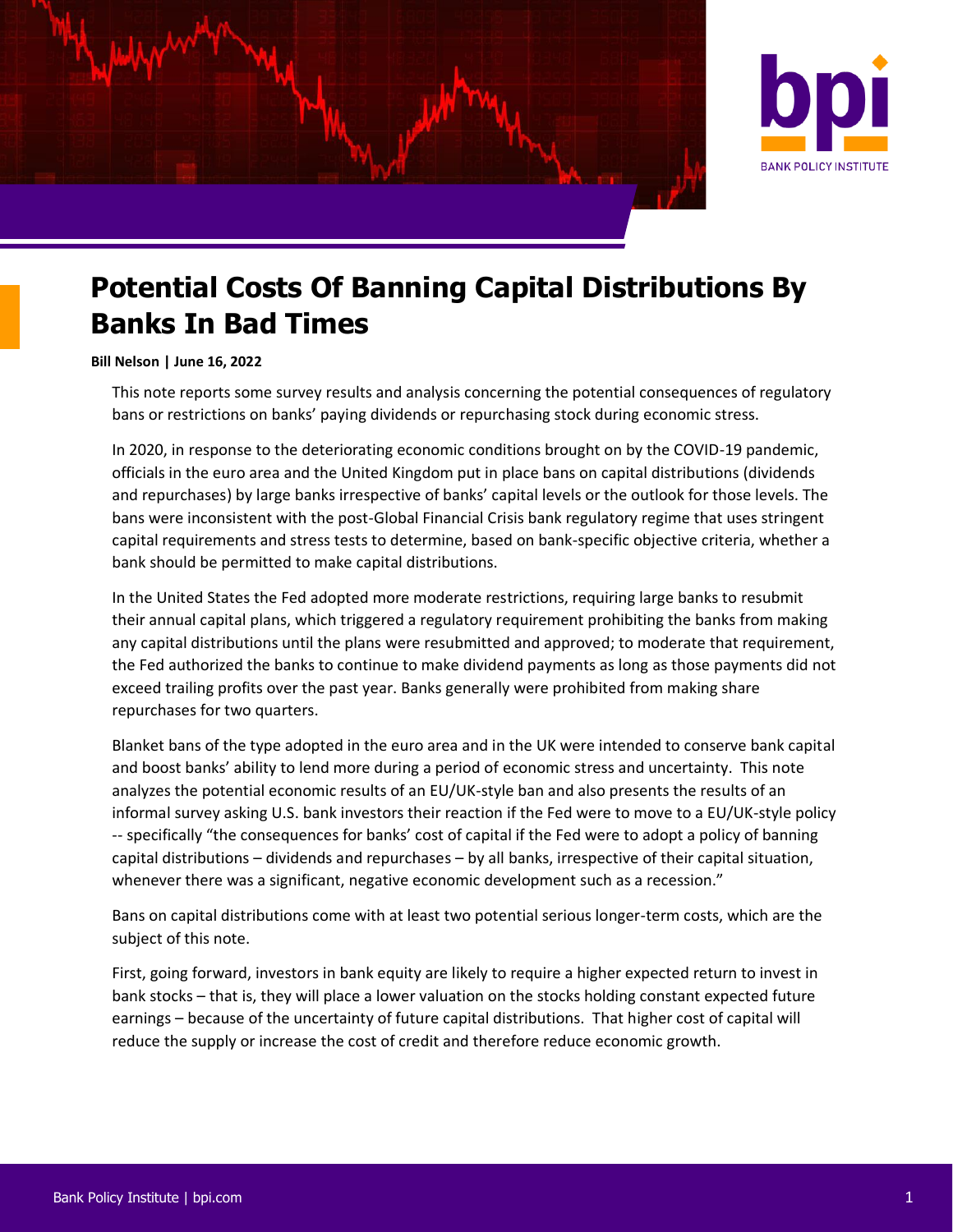

Second, the knowledge that the government may put in place a capital distribution ban in bad times will create an incentive for banks to reduce lending and increase capital distributions when a bad time may be on the horizon. In other words, such a policy is procyclical. The incentives created can raise the likelihood that a feared recession will come to pass, a possibility particularly relevant in today's economic environment.

## Cost of Capital

As showed in an ECB study [\(here\)](https://www.ecb.europa.eu/pub/financial-stability/macroprudential-bulletin/html/ecb.mpbu202106_3~88f86aa6f1.en.html) evaluating the impact on euro area bank valuations, when capital distributions restrictions were put in place, the share prices of European banks fell in reaction. In particular, the share prices of the banks affected by the European ban fell 7 percent. As noted in that study, the declines were probably due to an increase in the return investors required to own the stock because a delay in distributions should not alter its present value.

A recent informal survey of investors in bank stock provides some support for the view that blanket bans on capital distributions raise banks' cost of capital. An executive at a BPI bank that works with investors in bank stocks recently submitted a survey to those investors about how they would react if the Fed adopted a policy to ban capital distributions in bad times. The investors are managers of long-only funds and hedge funds.

Three-quarters of the 12 respondents indicated that such a policy would lead them to reduce their valuations of bank stocks by 5 percent or more while the remainder said the policy would have a slight negative impact.

| <b>Answer</b>              | <b>Percent</b> | <b>Count</b> |
|----------------------------|----------------|--------------|
| <b>Positive 5% or more</b> | 0.00           | 0            |
| <b>Slight positive</b>     | 0.00           | 0            |
| No impact                  | 0.00           | 0            |
| <b>Slight negative</b>     | 25.00          | 3            |
| <b>Negative 5% or more</b> | 75.00          | 9            |
| <b>Total</b>               | 100            | 12           |

*If the Fed were to adopt such a policy, how would this change how you value bank stocks? Select one*

Most investors stated that the capital distribution limits that the Fed put in place in 2020 are having a negative impact on how investors value banks currently.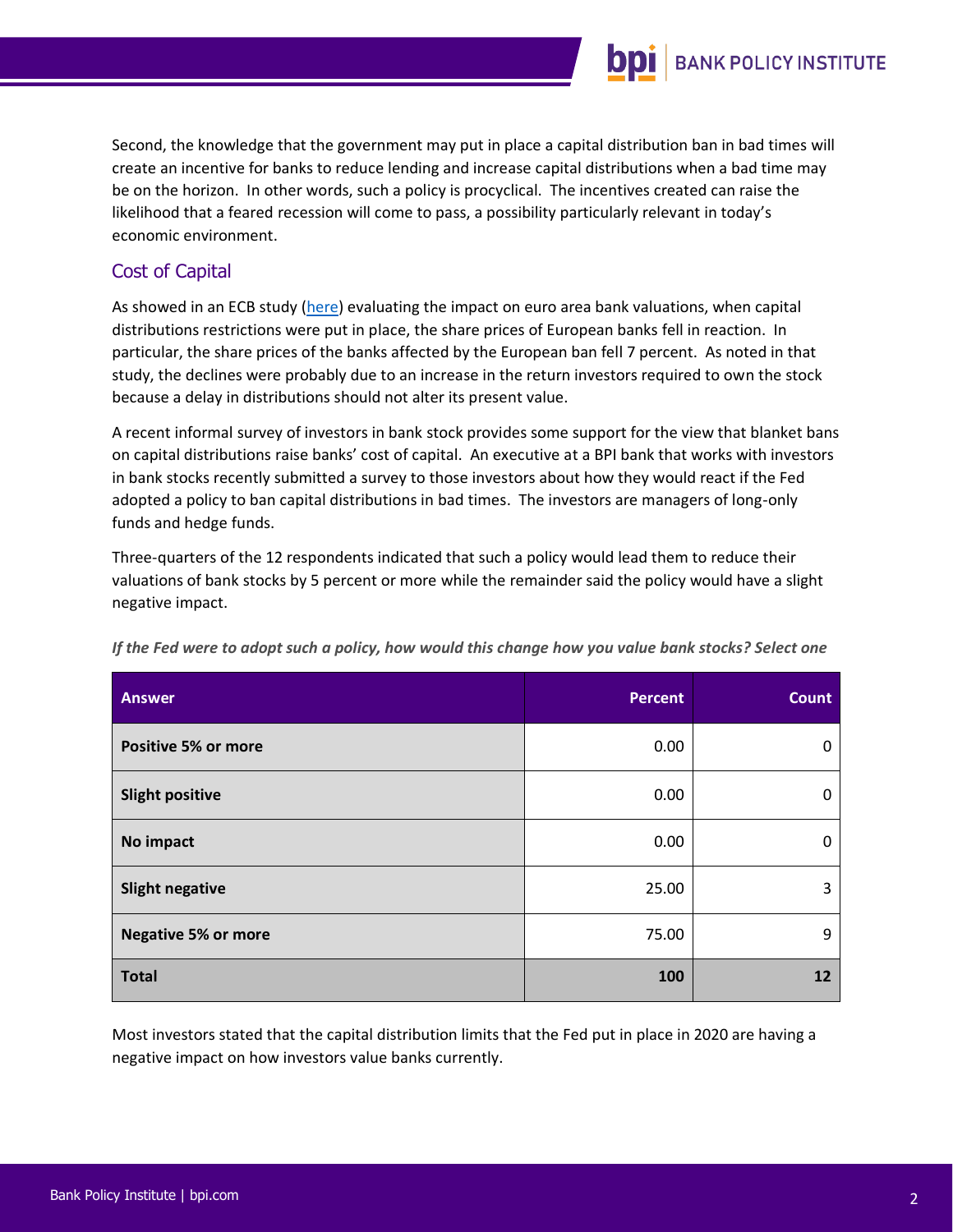*How have the blanket capital distribution limits put in place in 2020 affected how you value bank stocks today vs pre 2020? Select one*

| <b>Answer</b>              | <b>Percent</b> | Count          |
|----------------------------|----------------|----------------|
| <b>Positive 5% or more</b> | 0.00           | 0              |
| <b>Slight positive</b>     | 0.00           | 0              |
| No impact                  | 16.67          | $\overline{2}$ |
| <b>Slight negative</b>     | 50.00          | 6              |
| <b>Negative 5% or more</b> | 33.33          | 4              |
| <b>Total</b>               | 100            | 12             |

Half of the investors stated that the Fed's blanket limit on capital distributions is still having a slightly negative effect on valuations, while one third stated that they reduced their valuations of bank stocks by 5 percent or more because of the limits.

The investors generally indicated that a dividend ban would have a more negative effect than a share repurchase ban.

*If you feel this restriction on capital return would be negative on bank stock valuations, which statement best describes your view? Select one*

| <b>Answer</b>                                                                                  | <b>Percent</b> | <b>Count</b> |
|------------------------------------------------------------------------------------------------|----------------|--------------|
| A dividend ban would have a bigger impact than a repurchase ban                                | 75.00          | q            |
| A repurchase ban would have a bigger impact than a dividend ban                                | 8.33           |              |
| Either type of capital distribution restriction would have roughly the same<br>negative impact | 16.67          |              |
| <b>Total</b>                                                                                   | 100            | 12           |

In particular, three quarters of the respondents indicated that a dividend ban would have a bigger impact than a repurchase ban.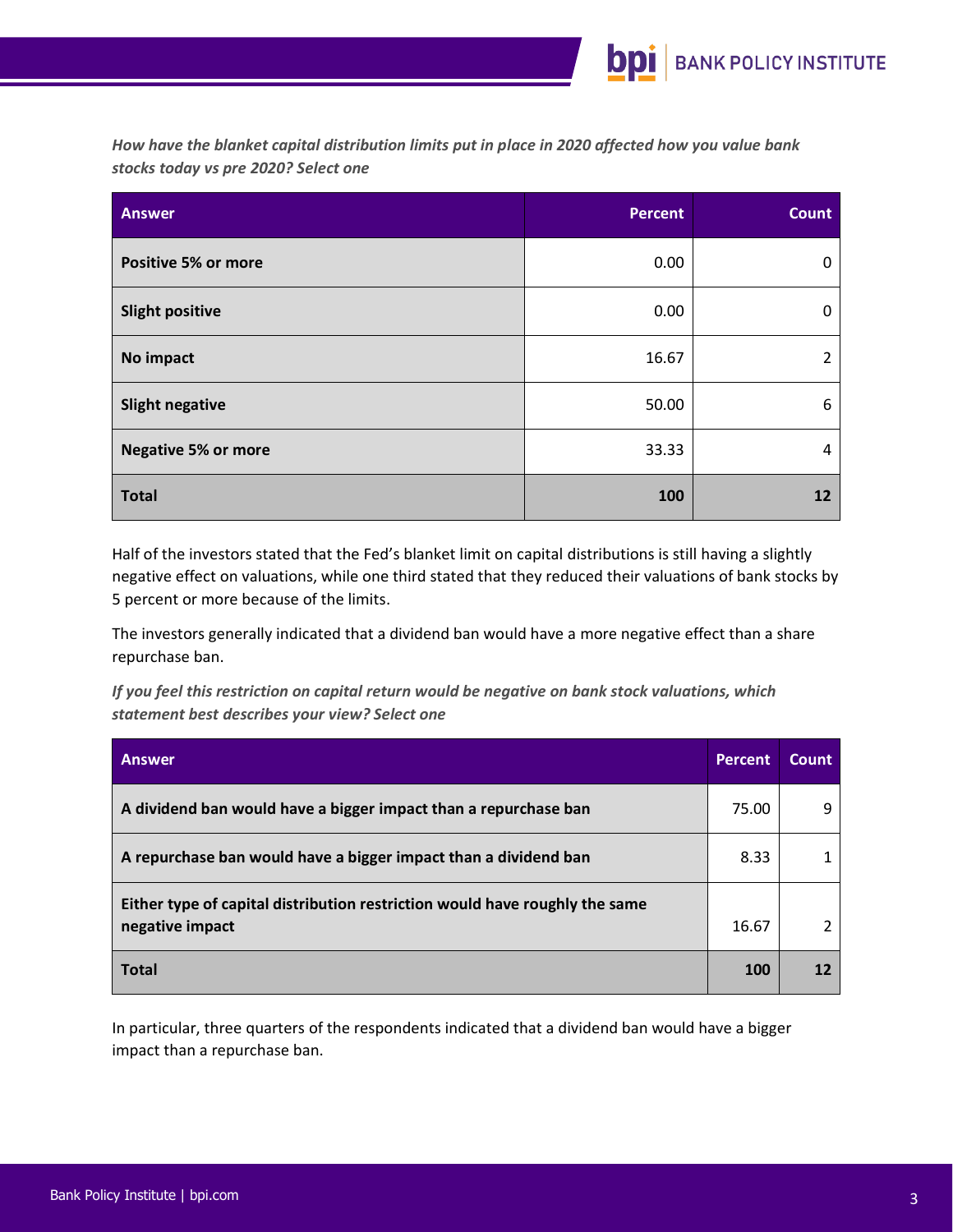

# **Procyclicality**

The logic behind the capital distribution limits was spelled out in a Brookings Institution working paper (Blank, Stein [and colleagues, 2020\)](https://www.brookings.edu/wp-content/uploads/2020/06/WP63_Stein-et-al_FINAL.pdf). The paper was presented at Brookings by former Fed Governor and Harvard economist Jeremy Stein (see the webina[r here,](https://www.brookings.edu/events/webinar-covid-19-and-the-financial-system-how-resilient-are-the-banks-how-are-they-supporting-the-economy/) see our response [here\)](https://bpi.com/a-few-observations-on-professor-steins-remarks-last-week-at-the-brookings-institution/). The model that Blank and colleagues used to show that a dividend and repurchase ban on banks was an optimal response to the COVID shock assumed that all banks were identical and hit with a simultaneous, massive, totally unexpected increase in losses. The model ignored what could be the most important negative consequence of the policy: bank behavior going forward once they knew that such a policy was possible.

As demonstrated using a simple, two-period model in the appendix, a policy of banning all capital distributions in bad times creates an incentive for banks to cut back on lending when the probability of bad times rises. Such a reaction increases the likelihood of the bad times happening.

For those who find equations the opposite of illuminating, here is the basic intuition: The goal of combining a reduction in capital requirements with a restriction on capital distributions is to simultaneously free banks up from capital shortfalls owing to losses and to deter them from paying out capital and cutting back on lending in response to a decline in the demand for loans. If banks were acting simply to maximize shareholder value, they would reduce lending in a downturn because the demand for credit falls. But because banks would be prevented from pursuing value-maximizing behavior if a capital distribution ban was put in place, they would respond to the anticipation of that restraint by returning capital to shareholders *now*. They would also lend less *now* so that they remain in compliance with capital requirements. As a result, the anticipated possible future change in policy adds a shadow cost to providing credit now. $<sup>1</sup>$ </sup>

*If the Fed adopted a capital distribution ban in bad times, how would you want a bank to proactively address their distribution policy as the economy heads into a downturn where capital restrictions may be put in place? Select one*

| <b>Answer</b>                                                         | <b>Percent</b> | Count |
|-----------------------------------------------------------------------|----------------|-------|
| Increase distributions relative to what they would be without the ban | 0.00           |       |
| Decrease distributions relative to what they would be without the ban | 16.67          |       |
| Should have no impact on how much a bank plans to distribute          | 83.33          | 10    |
| <b>Total</b>                                                          | 100            |       |

 $1$  Despite the logic, the survey found no evidence that investors would want banks to increase capital distribution into a downturn if a capital distribution restriction policy was going to be in place.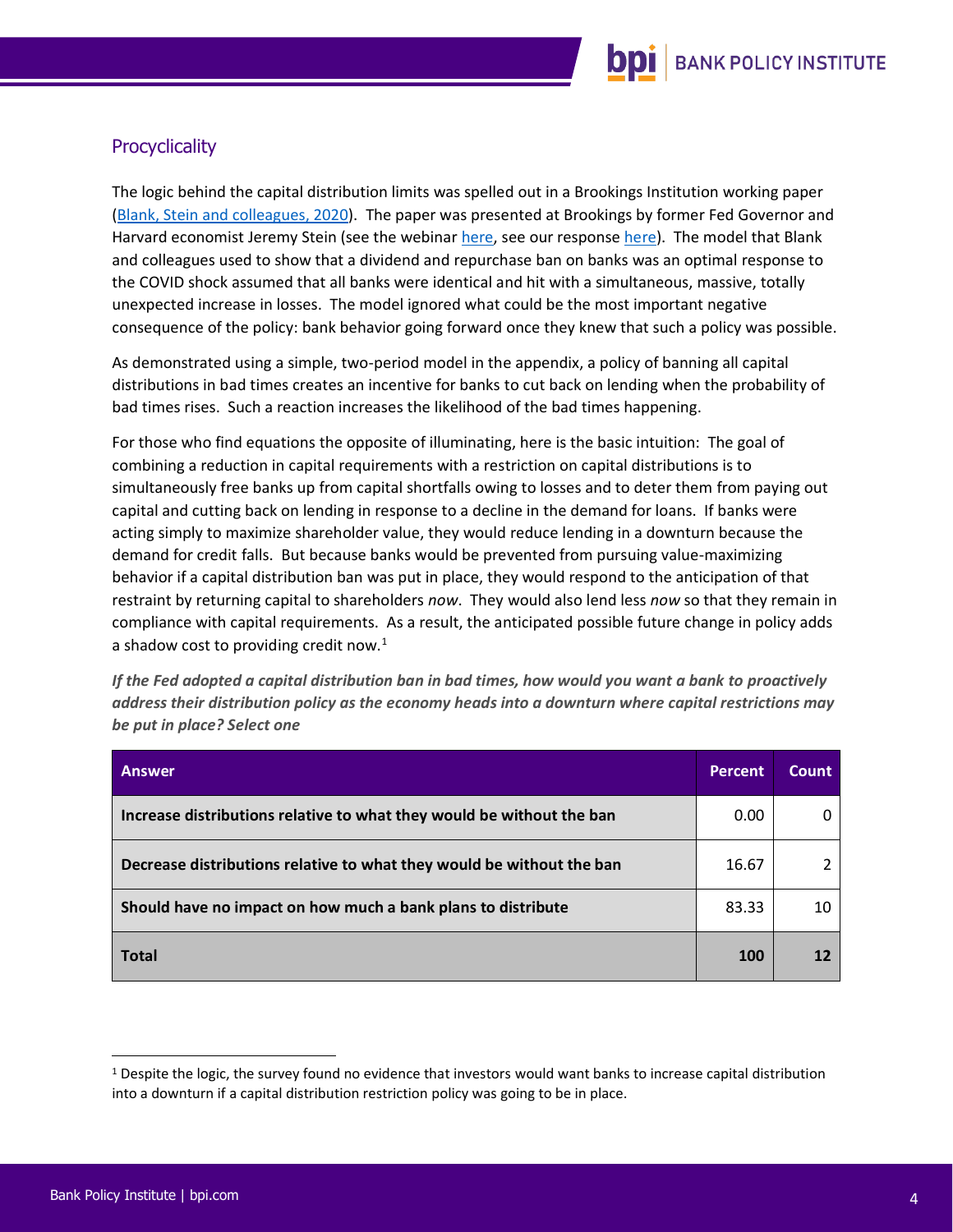

## **Conclusion**

In game theory, cheating in a one-shot game can be an optimal strategy, but cooperation may be the best course in a repeated game. Similarly, throwing out the regulatory rulebook and imposing a blanket ban on capital distributions once might have seemed like sound policy in the moment but not when the longer-term consequences are considered. The action was particularly ironic given that the rulebook, along with prudent risk management by banks, is what left the banking system so robust going into the pandemic that it was a source of strength for the rest of the economy.

One of the consequences is that banks now need to pay more to raise capital. Banking is a mature, dividend-paying industry, and increasing uncertainty about those payouts makes bank stocks less attractive. That higher cost, while probably modest, will be a constant drag on credit creation and economic activity, a price paid every day.

Another consequence is that using a blanket distribution ban once means such a ban can be used again. Knowing that, banks will adjust their behavior as the probability of a bad time rises. In particular, there is now a shadow cost associated with raising capital and expanding a loan book in good times because banks could be prevented from responding to a decline in customer demand in bad times by shrinking and returning capital to shareholders. With a material probability that there is a recession on the horizon, that incentive is becoming stronger.

To avoid these outcomes, bank regulators could indicate that they are committed to the current regulatory framework governing capital distributions and will not, in the future, impose *ad hoc* blanket bans on capital distributions. Former Federal Reserve Vice Chair Quarles indicated that *ad hoc*  restrictions are not a practice he hopes to repeat in the future:

One lesson in particular I wanted to highlight is that our rigorous, forward-looking capital framework, which includes the stress capital buffer, works very effectively. Beginning in the third quarter of 2020, we required large banks to resubmit their capital plans and restricted their capital distributions. . . . While it was sensible at the time, given that this was the first realworld test of our system, for us to use the belt-and-suspenders approach of additional, temporary capital distribution restrictions, we now know that we can have particular confidence in the stress capital buffer framework, as it is informed by a real-time stress testing regime. In the future, having learned the lessons of this test, we will be able to rely on the automatic restrictions of our carefully developed framework when the stress test tells us the system will be resilient, rather than using ad hoc and roughly improvised limitations.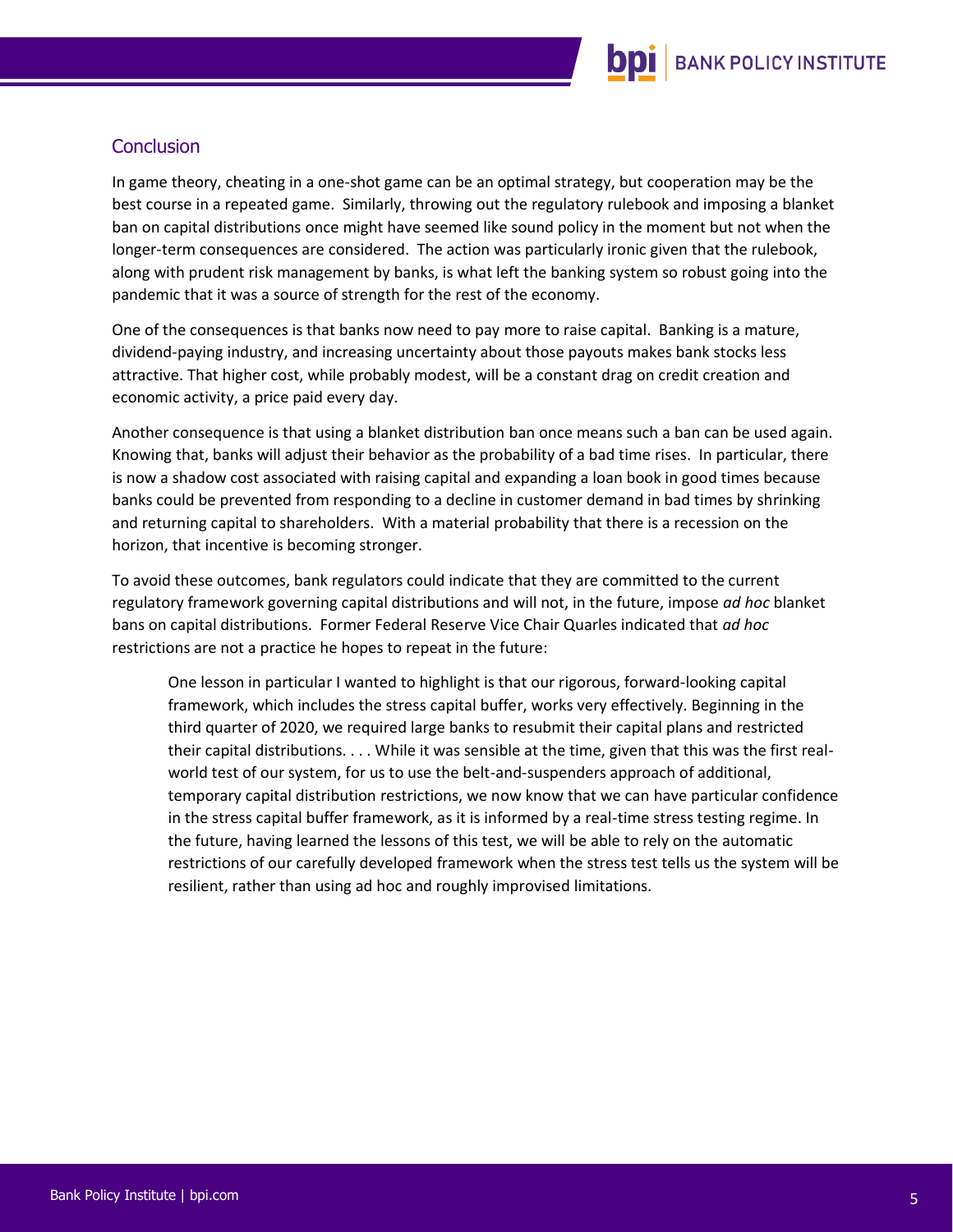# Appendix: Demonstration of Procyclicality with A Simple Model

The banker chooses the amount of equity to invest and deposits to borrow to determine a loan amount to maximize present discounted value. The model is linear, so the results pivot between "invest and borrow an infinite amount" and "invest and borrow nothing," a property that can be overcome by making the available quantity of equity or deposits finite or adding some nonlinearity, but doing so would not change the result or the intuition.

The banker borrows the funds that she invests at rate *c*, which is also her required return on capital. She borrows deposits *D* that she pays a deposit rate of *d*. The economy is in an expansion now and could be in an expansion or recession next period. The banker chooses an amount *E* to invest in the first period and *E<sup>e</sup>* or *E<sup>r</sup>* in the second period depending on whether there is an expansion or recession. The investments determine the amount of loans the bank makes, *L*, *Le*, and *Lr*, which equal the sum of the deposit funding and the equity funding. The interest rate the bank earns on loans is *l<sup>e</sup>* in the current period and in an expansion next period and *l<sup>r</sup>* in a recessions, with *l<sup>e</sup>* > *lr*. The bank also has to satisfy a capital constraint *k<sup>e</sup>* in the current period and in an expansion next period and *k<sup>r</sup>* in a recession next period where *k<sup>e</sup>* > *kr*. The capital ratio is defined as the ratio of equity to assets: *E/L* or, equivalently, *E/(D+E)*.

In period 2 there will be a recession with probability *p*. If there is a recession, in addition to the loan interest rate and capital requirement both falling, the bank will face a capital distribution ban that restricts *E<sup>r</sup>* to be equal to or greater than *E*. The banker chooses *E*, *Ee*, and *E<sup>r</sup>* to maximize the present value of her investments.

Lastly, we assume that the bank regulations are not irrelevant, that is, they are binding. In particular, in the current period or in an expansion in the second period, return on equity is higher than the required return *c* and the leverage ratio requirement is binding – the banker wants to invest and wants to become more highly leveraged than allowed by the regulation. In the recession, the configuration of interest rates is such that return on equity is less than *c* so banks would prefer not to invest even when ROE is maximized by levering up to the allowable maximum, so banks are bound by the requirement that the equity investment must be no less than the investment in the first period.

We solve using backward induction.

### *Period 2, expansion*.

The profits if there is an expansion in period 2 are irrelevant to the choice of equity investment in the first period, so we can ignore them. If there is an expansion, the bank will invest as much as it can and lever up as much as is allowed.

### *Period 2, recession*

As noted, the interest rates in a recession are such that the capital distribution ban is binding. In particular, if unrestricted, the banker would choose not to invest. In that case, she would invest *E* (the equity investment in the first period) because she had to.

 $E_r = E$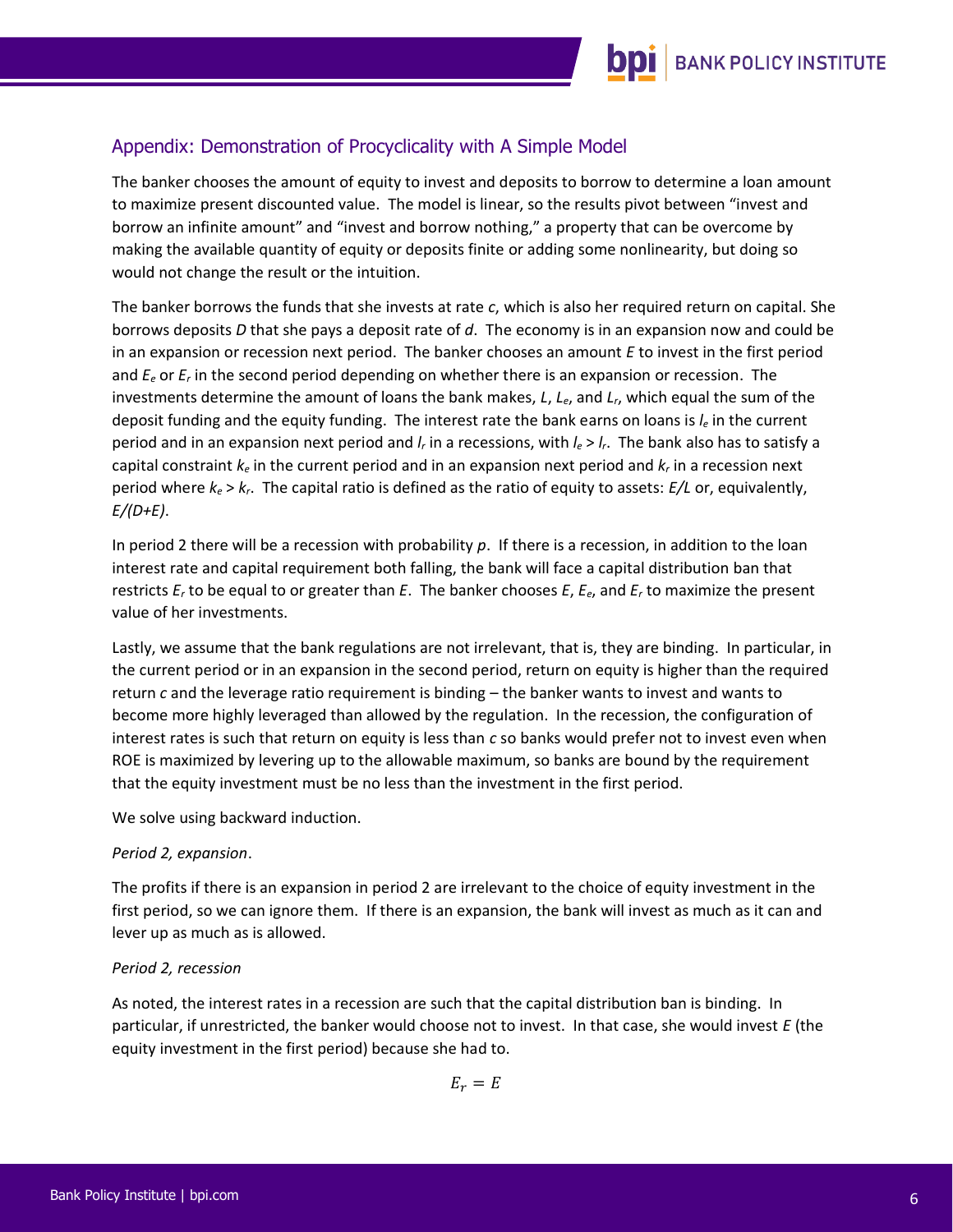She would borrow D up to the limit allowed by the eased capital requirement because doing so maximizes the return on equity.

$$
D_r = (1 - k_r)E
$$

**BANK POLICY INSTITUTE** 

Profit would be

$$
\pi_r = ((1 - k_r)E + E)l_r - (1 - k_r)Ed - Ec = E((1 - k_r) + 1)l_r - (1 - k_r)d - c)
$$

Period 1

In period 1, the banker would choose an equity investment *E* to generate profits in that period but also cognizant that she would have to maintain that investment in a recession.

Profits in period 1 would be

$$
\pi = E((1 - k_e) + 1)l_e - (1 - k_e)d - c)
$$

Recall that the probability of a recession is *p*. The banker chooses *E* to maximize the present discounted value of expected profits. As noted, profits in an expansion in the second period are not relevant for this decision.

$$
\max_{E} E\left( \left( \left( (1 - k_e) + 1 \right) l_e - (1 - k_e) d - c \right) + \frac{p}{1 + c} \left( \left( (1 - k_r) + 1 \right) l_r - (1 - k_r) d - c \right) \right)
$$

So if the term multiplying equity is positive, the banker invests. If it is negative, she doesn't. Invest if

$$
\left( \left( (1 - k_e) - 1 \right) l_e - (1 - k_e) d - c \right) > -\frac{p}{1 + c} \left( \left( (1 - k_r) - 1 \right) l_r - (1 - k_r) d - c \right)
$$

Even if a recession is certain, that is, *p*=1, this inequality may hold. It may be sufficiently profitable in the first period and not so unprofitably in the second period that investment makes sense no matter what. Lower capital requirements, lower deposit rates and higher loan rates make such an outcome more likely.

On the other hand, if capital requirements are higher, loan rates are lower, or deposit rates are higher, the inequality may not hold when a recession is certain. In that case, if a recession is highly unlikely, *p* is near zero, the inequality holds and the banker invests. As the probability of a recession rises, at some point the banker chooses not to invest in period 1 or in a recession. Not only is the supply of credit